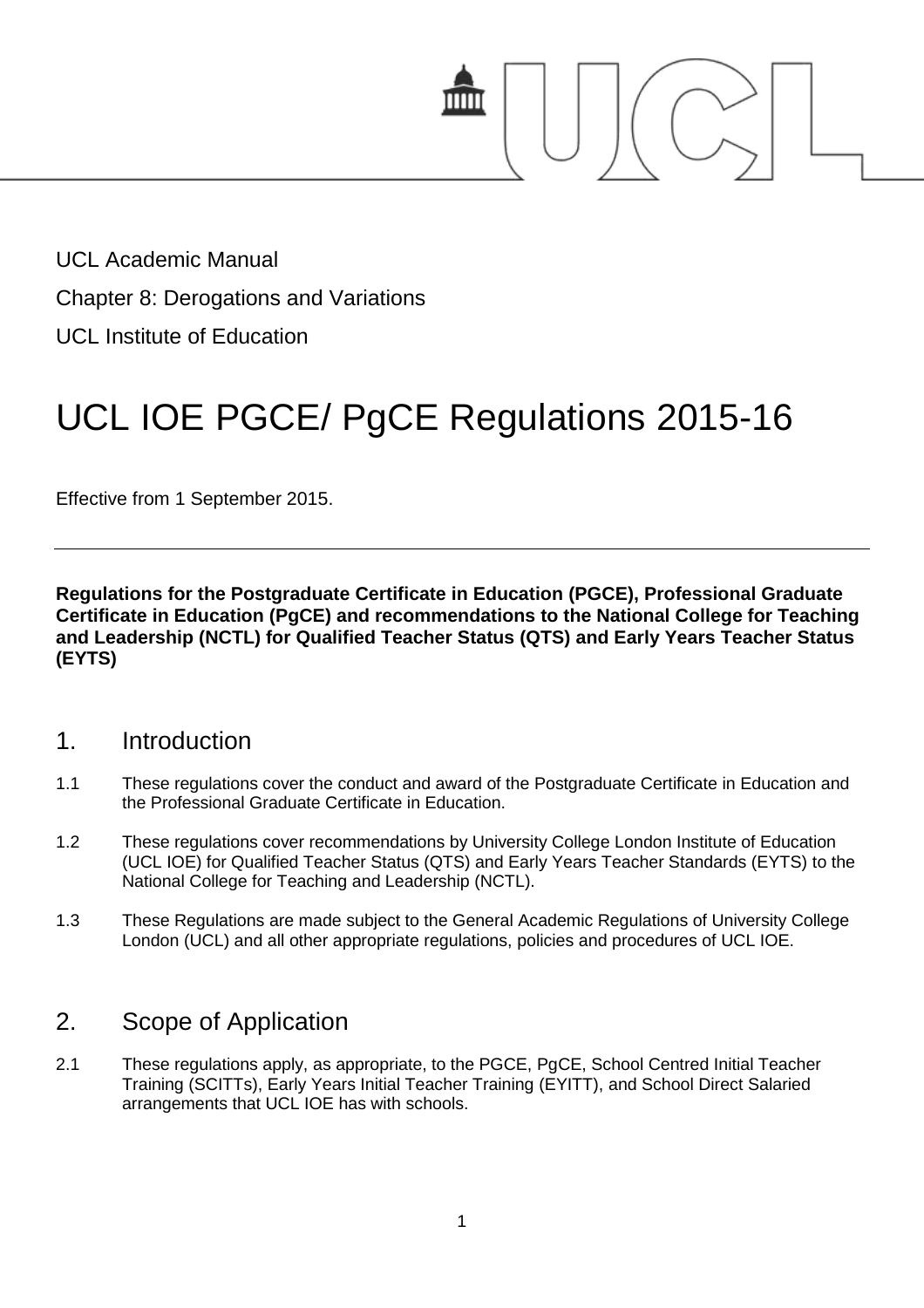# 3. Definitions

3.1 In these regulations, terms have the meanings identified in the table below unless otherwise stated in the text of this document:

| <b>Term</b>                                                | <b>Explanation/meaning of the term</b>                                                                                                                                                                                                                                                                                                                                                                                                                     |
|------------------------------------------------------------|------------------------------------------------------------------------------------------------------------------------------------------------------------------------------------------------------------------------------------------------------------------------------------------------------------------------------------------------------------------------------------------------------------------------------------------------------------|
| Compulsory<br>course/core module                           | A course or module that is a mandatory part of the programme of study being<br>undertaken by the student                                                                                                                                                                                                                                                                                                                                                   |
| Department for<br>Education (DfE)                          | The Department of Education is responsible for education and children's services<br>in England. It is a ministerial department supported by nine agencies and public<br>bodies (www.gov.uk/organisations/department-for-education). It oversees ITE for<br>schools and QTS.                                                                                                                                                                                |
| Department for<br>Business, Innovation<br>and Skills (BIS) | The Department for Business, Innovation and Skills is the department for<br>economic growth. The department invests in skills and education to promote<br>trade, boost innovation and help people to start and grow a business. BIS is a<br>ministerial department supported by forty five agencies and public bodies<br>(www.gov.uk/organisations/department-for-business-innovation-skills). It<br>oversees ITE for the post-compulsory sector and QTLS. |
| <b>EYITT</b>                                               | Early Years Initial Teacher Training (www.gov.uk/early-years-teacher-training-a-<br>guide-for-providers)                                                                                                                                                                                                                                                                                                                                                   |
| <b>EYTS</b>                                                | Early Years Teacher Status award from Early Years Initial Teacher Training<br>(www.gov.uk/early-years-teacher-training-a-guide-for-providers)                                                                                                                                                                                                                                                                                                              |
| H level                                                    | Level 6 as nationally indicated in the Framework for Higher Education<br>Qualifications (FHEQ) at the time that these regulations were approved<br>(www.qaa.ac.uk/Publications/Documents/Framework-Higher-Education-<br>Qualifications-08.pdf)                                                                                                                                                                                                             |
| M Level                                                    | Level 7 as nationally indicated in the Framework for Higher Education<br>qualifications (FHEQ) at the time these regulations were approved<br>(www.qaa.ac.uk/Publications/Documents/Framework-Higher-Education-<br>Qualifications-08.pdf)                                                                                                                                                                                                                  |
| <b>NCTL</b>                                                | National College for Teaching and Leadership<br>(www.gov.uk/organisations/national-college-for-teaching-and-leadership)                                                                                                                                                                                                                                                                                                                                    |
| <b>PGCE</b>                                                | Postgraduate Certificate in Education                                                                                                                                                                                                                                                                                                                                                                                                                      |
| PgCE                                                       | Professional Graduate Certificate in Education                                                                                                                                                                                                                                                                                                                                                                                                             |
| Phase                                                      | The Primary, Secondary or Post-compulsory division of a programme/course                                                                                                                                                                                                                                                                                                                                                                                   |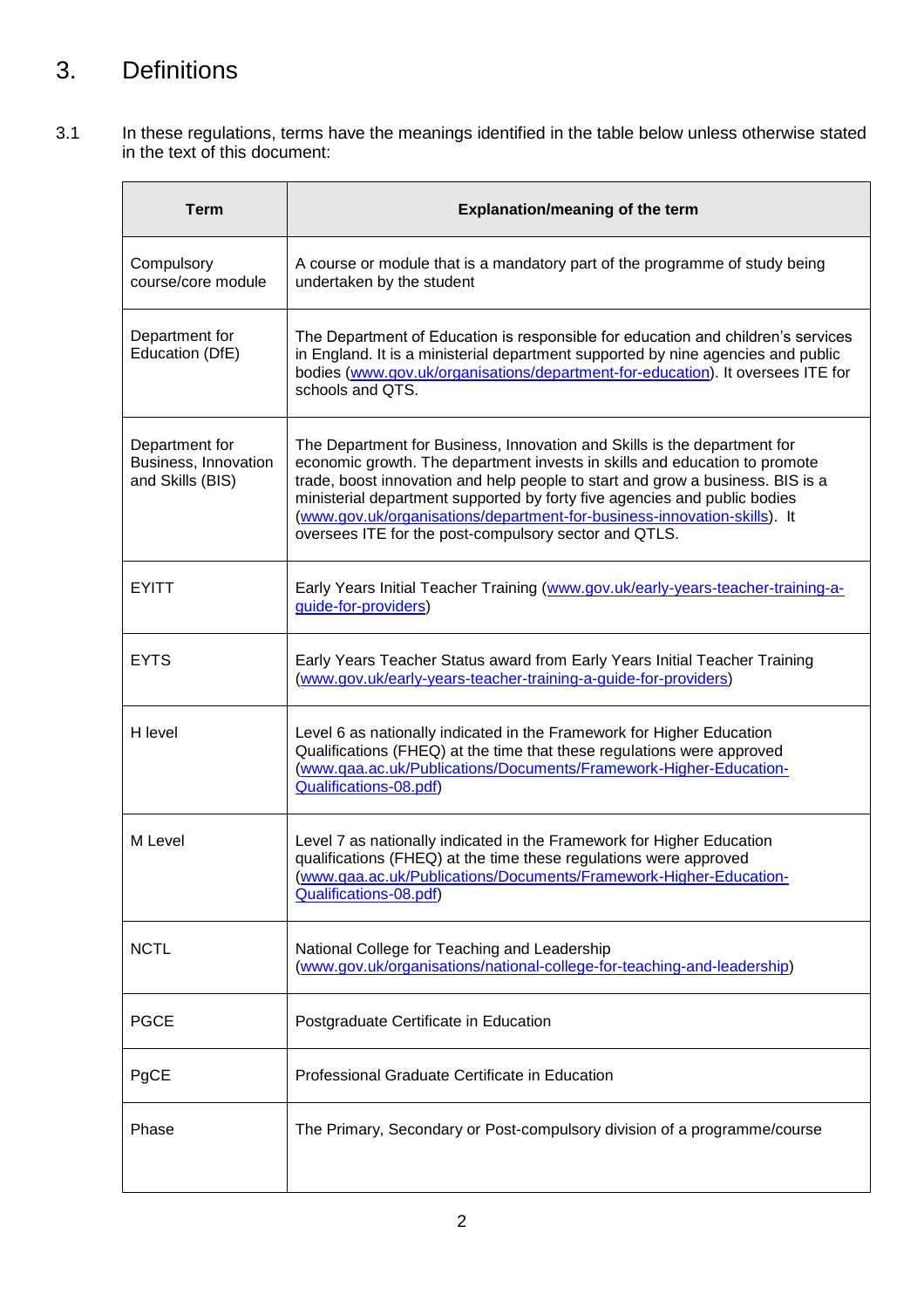| <b>QTLS</b>                                   | Qualified Teacher, Learning and Skills                                                                                                                                                   |
|-----------------------------------------------|------------------------------------------------------------------------------------------------------------------------------------------------------------------------------------------|
| QTS                                           | <b>Qualified Teacher Status</b>                                                                                                                                                          |
| <b>SCITT</b>                                  | School Centred Initial Teacher Training<br>(https://getintoteaching.education.gov.uk/explore-my-options/training/scitt)                                                                  |
| SDS                                           | School Direct Salaried are courses designed by groups of schools with a<br>university or SCITT (https://getintoteaching.education.gov.uk/explore-my-<br>options/training/school-direct). |
| <b>UCL General</b><br>Academic<br>Regulations | The academic regulations of University College London in force for the time being<br>and applicable to all students enrolled with UCL (www.ucl.ac.uk/srs/academic-<br>regulations)       |

# 4. Awards and Recommendations to NCTL

- 4.1 The award of the Post Graduate Certificate in Education and the Professional Graduate Certificate in Education, offered and managed by UCL Institute of Education, is made with a recommendation to NCTL for Qualified Teacher Status, for Primary and Secondary (provider-led) and School Direct Tuition Fee route. Failure successfully to achieve the requirements of the PGCE or the PgCE would mean that recommendation for QTS status would not be made by UCL Institute of Education to NCTL.
- 4.2 For School Centred Initial Teacher Training (SCITT) the award of a PGCE by UCL Institute of Education is independent of the recommendation for QTS to NCTL which is made by the SCITT itself. UCL IOE will not award a PGCE in the event of a candidate failing to meet the requirements for QTS.
- 4.3 For Early Years Initial Teacher Training (EYITT) UCL Institute of Education is responsible for making the PGCE or PgCE award together with the recommendation to NCTL for Early Years Teacher Status (EYTS).
- 4.4 There are two routes for School Direct with awards made as follows:
- (a) School Direct Tuition Fee Route: UCL Institute of Education is responsible for making the recommendation to NCTL for QTS. The recommendation for Qualified Teacher Status can only be made when the PGCE has also been achieved.
- (b) School Direct Salaried Route: UCL IOE is responsible for making the recommendation to NCTL for QTS. The award of a PGCE is an option which can be applied for separately. QTS can be awarded without the PGCE being achieved.
- 4.5 QTLS is not integrated into the Post-Compulsory PGCE programme, and students who wish to gain it must apply independently through the Society for Education and Training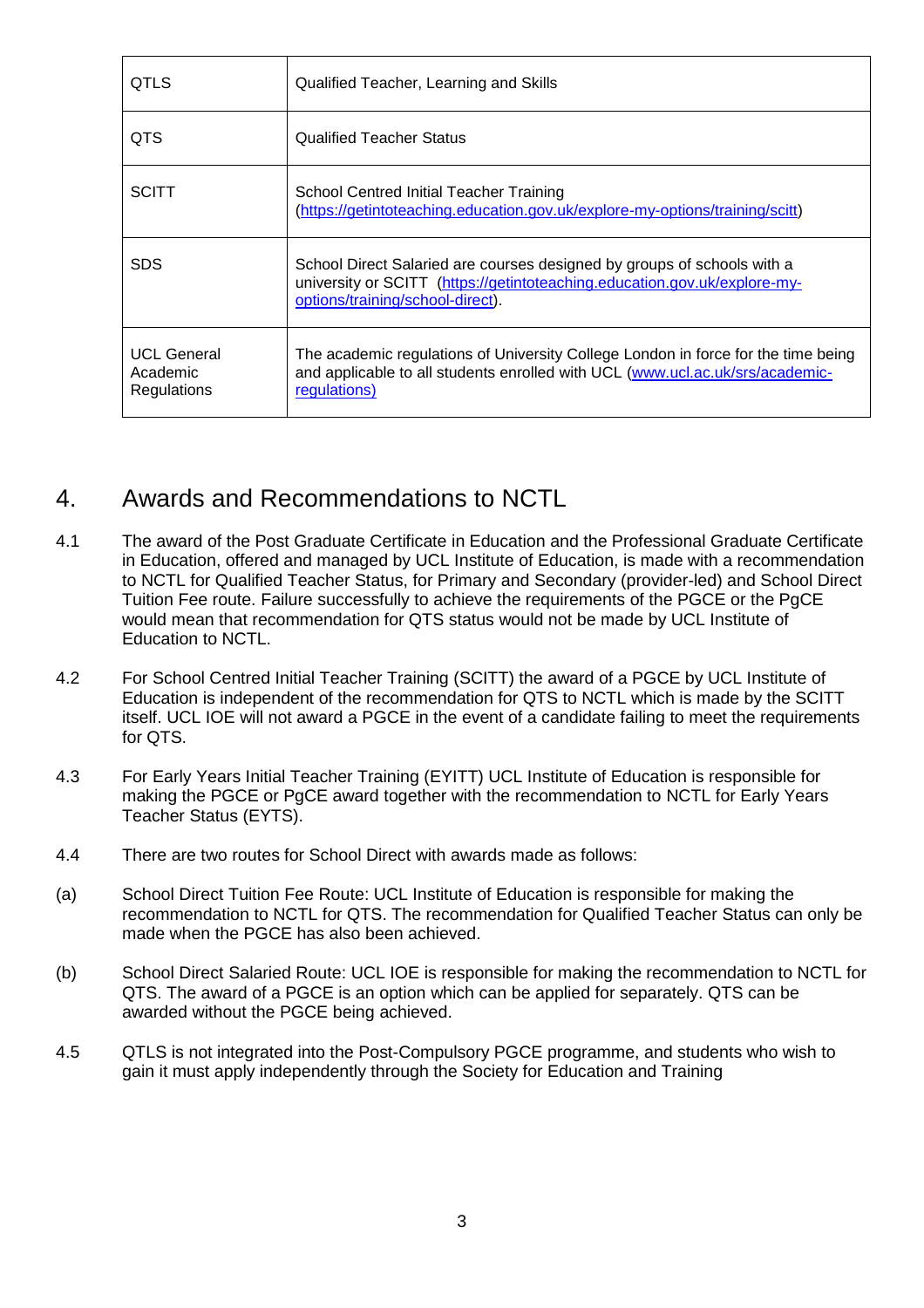## 5. Admissions

#### **5.1 Post Graduate Certificate in Education including the Professional Graduate Certificate in Education**

In order to be admitted to the PGCE a candidate shall normally:

- 5.1.1 On entry, possess qualifications recognised by the Department for Education as conferring graduate status. To satisfy this requirement a candidate must:
- (a) be a graduate of a UK university or other higher education institution with degree awarding powers; or
- (b) possess an overseas degree qualification judged by UCL Institute of Education to be of equivalent standard; or
- (c) have an equivalent qualification which is not an aggregation of a number of separate qualifications.
- (d) In the case of the Post-compulsory PGCE, have satisfied UCL Institute of Education that, though not a graduate, his or her previous education experience qualifies him or her to rank on the same level as graduates for the purpose of admission.
- 5.1.2 Demonstrate on entry that he or she has attained the standard required to achieve a Grade C or higher in GCSE examinations in Mathematics and English Language for the Primary and Secondary phases. Candidates for the Early Years and Primary phases must also achieve the same standard in Science. Candidates for the Post-Compulsory ESOL and Literacy courses must demonstrate Level 3 in English.
- 5.1.3 On entry, have passed the Professional Skills Tests.
- 5.1.4 Demonstrate that there is nothing in his or her previous conduct that would put children or young people at risk or would indicate a lack of suitability for the teaching profession. This will require Enhanced Disclosure from the Disclosure and Barring Service prior to the start of the course with UCL Institute of Education. Students who have been living outside the UK must provide an appropriate alternative. The responsibility for obtaining this information for candidates for Employment Based Routes rests with the employing school, college or setting, and not with UCL Institute of Education. In addition, those placed in a relevant childcare setting will have been made aware of the legislation, including disqualification "by association" under Regulation 9 of the Childcare (Disqualification) Regulations 2009.
- 5.1.5 Demonstrate that he or she meets the Secretary of State's requirements for health and physical capacity to teach. This will be assessed through submission of a confidential health questionnaire for consideration by appropriately qualified Occupational Health personnel.
- 5.1.6 Attend a group and/or individual interview and perform satisfactorily in the judgment of the interviewers, and take part in a rigorous selection process designed to assess suitability to teach, including appropriate qualities, attitudes, ethics and values.
- 5.1.7 Communicate well in spoken and written English. This will be assessed through the application form and at interview. Applicants may in addition be required to pass an approved English language test at a specified level. The normal minimum level of pass required in the International English Language Testing System (IELTS) will be 7.0 overall, with minimum scores of 6.5 for reading and 6.0 for writing; or 114-115 in the internet-based test; or 280 in the computerised TOEFL test.

#### **5.2 Post-Compulsory**

- 5.2.1 For the Post-Compulsory phase, the requirements of Regulations 5.1 will apply except that:
- (a) Applicants for the pre-service course offering a degree will be required to have a good first degree in subjects relevant to teaching in the lifelong learning sector;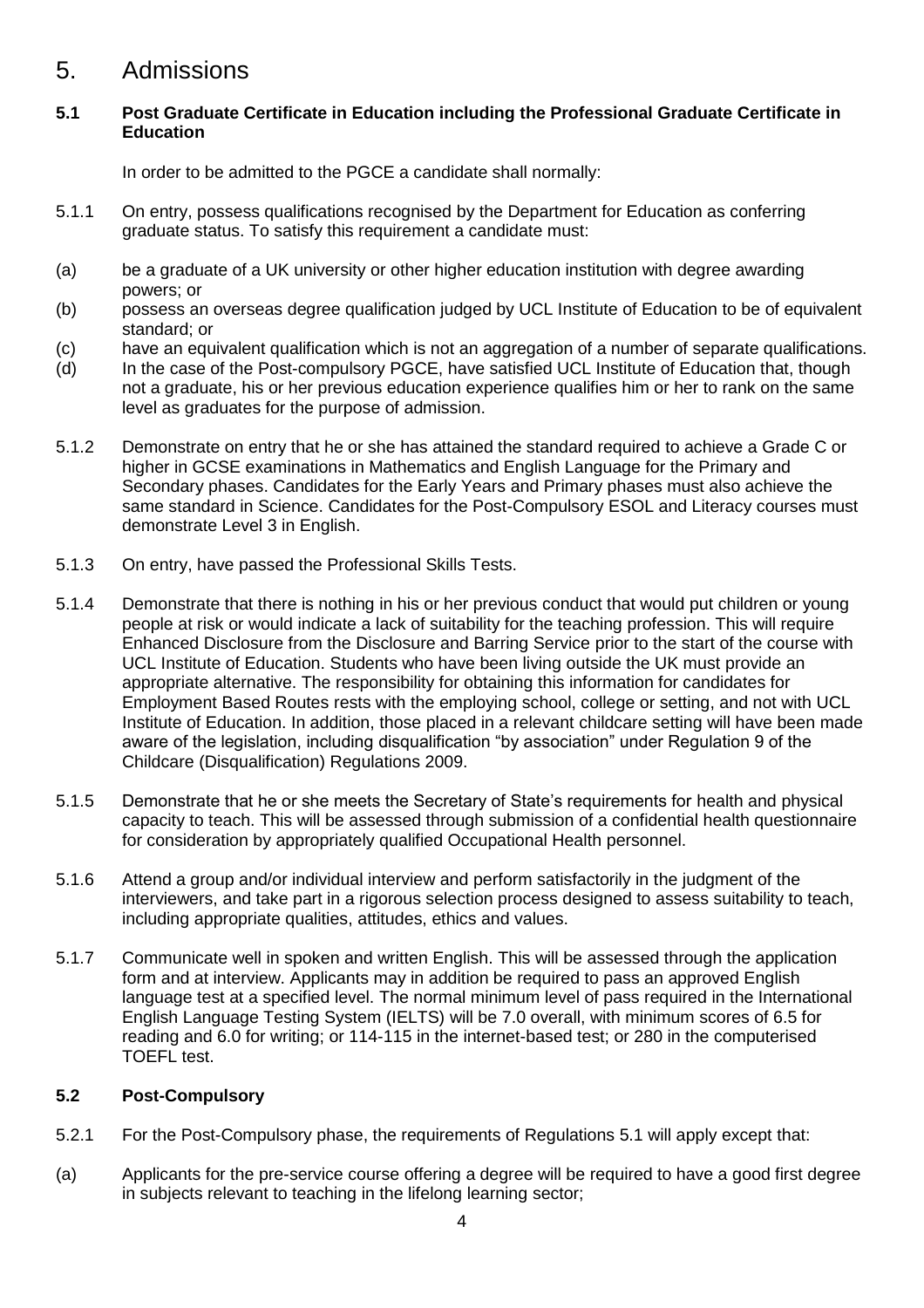- (b) Applicants for the in-service course must be teaching in the lifelong learning sector, and must undertake a minimum of 150 hours teaching during the course. The place of employment must be a college, training provider or similar, which falls within a Government regulatory framework for Quality Assurance inspection. Applicants entering directly into Year 2 of the course must provide evidence of previous teaching hours to ensure that this requirement can be met.
- 5.2.2 Satisfaction of requirements in 5.1 and/or 5.2 does not of itself secure admission.
- 5.2.3 Admission will be to a single phase of the course.
- 5.2.4 Where previous study at UCL Institute of Education or elsewhere is taken into account at the discretion of UCL Institute of Education, the requirements of the Regulations will be appropriately reduced.
- 5.2.5 Application for admission must be made by the means determined by the Director of Initial Teacher Education.

#### **5.3 School Direct Salaried**

5.3.1 The employing school is responsible for taking the lead on recruitment with involvement from appropriate staff at UCL institute of Education. For the concurrent admission to the PGCE, UCL Institute of Education would refer to the admissions criteria given in 5.1 above.

#### **5.4 SCITTS**

5.4.1 Students taken onto a QTS programme by a SCITT may also be offered a place to study for a UCL IOE PGCE, subject to meeting the admissions criteria given in 5.1 above.

#### **5.5 Early Years Initial Teacher Training (EYITT)**

5.5.1 The admissions criteria and requirements for the Early Years Initial Teacher Training course are those given in 5.1 above.

### 6. Registration

6.1 All persons seeking registration with UCL Institute of Education shall be required to produce original and/or certificated documentary evidence that they meet the appropriate admissions requirements set out in Section 5 of these regulations.

## 7. Programme of Study

#### **7.1 Post Graduate Certificate in Education (PGCE)**

- 7.1.1 The PGCE course of study will normally be not less than one academic year if undertaken on a full time basis, and not less than one academic year and one term if undertaken on a part-time basis.
- 7.1.2 The duration of the course of study for the Primary and Secondary phases shall not normally exceed a maximum of four academic years, and for the Post-Compulsory phase a maximum of five academic years, from the initial period of registration.
- 7.1.3 UCL Institute of Education will publish annually the approved curriculum for each phase of the course.
- 7.1.4 Each student will be required to take and pass the required number of modules at the required level to achieve the PGCE as follows: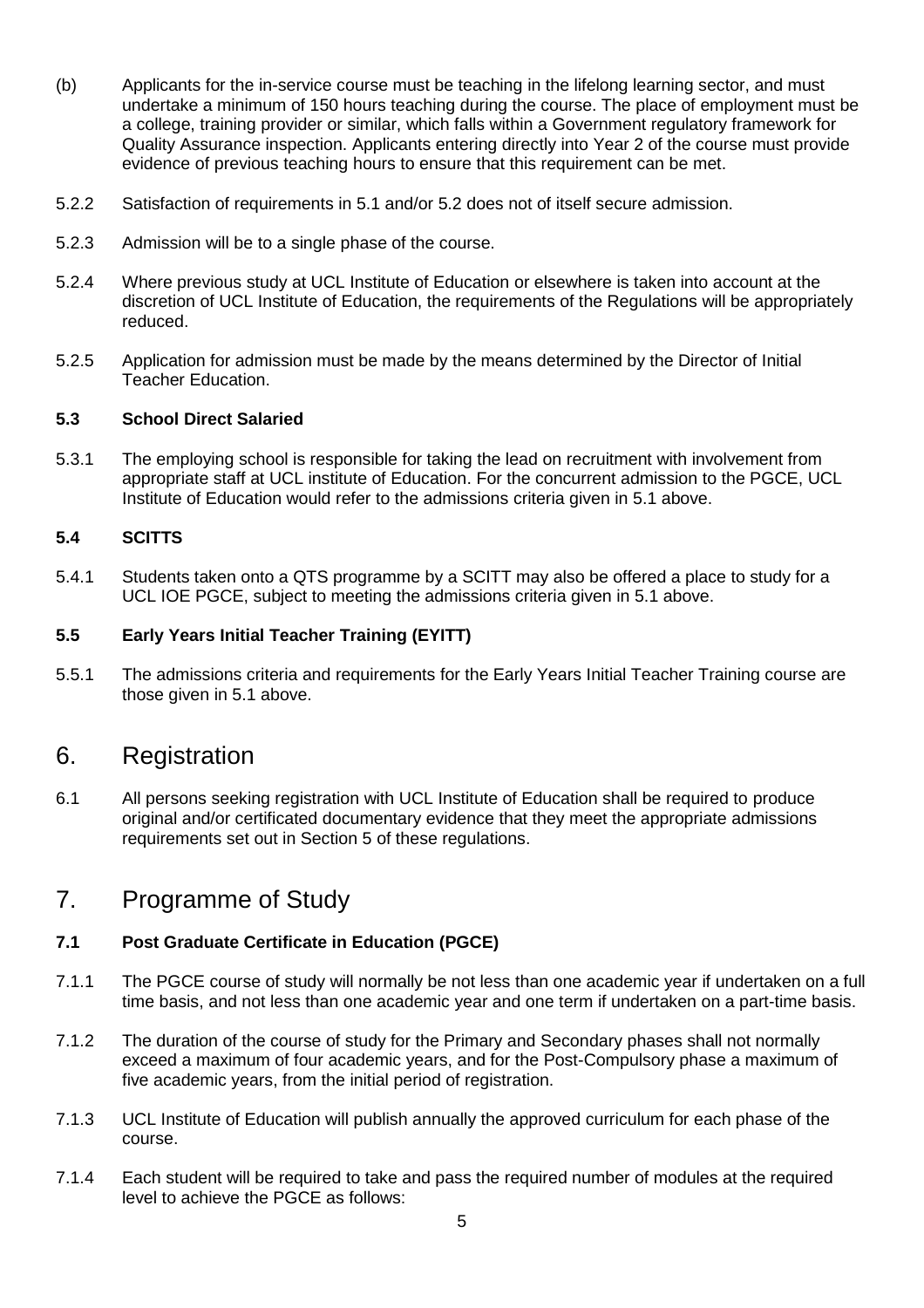- (a) For the Early Years, Primary and Secondary PGCE programmes, each student will be required to take and pass two taught 30 credit modules, which have been approved at level 7, and the Professional Practice module.
- (b) For Teach First, each student will be required to take and pass three 20 credit M Level assignments and two 20 credit H level assignments, and the Professional Practice module.

For School Direct Salaried each student will be required to take and pass two taught 30 credit modules, which have been approved at level 7 and have already been awarded QTS.

For SCITT PGCE each student will be required to take and pass two taught 30 credit modules, which have been approved at level 7 and have been recommended for QTS by the SCITT.

- (c) For the Post-Compulsory phase, two modules are taught at Level 6 (H Level) and two modules are taught at Level 7, and the practical teaching element will be embedded in all four modules. Each module will be valued at 30 credits, and the total course 120 credits.
- (d) All candidates must also demonstrate competence in each of the Standards required for the recommendation of EYTS for the Early Years Phase and QTS for the Primary and Secondary phases.

## 8. Attendance

8.1 In order to be assessed, a student shall normally be required to have attended all elements of the course, as set out in Section 7 above, and have completed the required number of days in school for the primary and Secondary phases, and the required hours in college for the Post-Compulsory phase.

## 9. Medical Fitness On-course

- 9.1 Health status will be assessed in terms of implications for continuing training or for teaching in the future. The responsibility for ensuring that appropriate health assessment is made lies either with UCL Institute of Education or the school, college or setting where the trainee is employed by a school, college or setting.
- 9.2 Due consideration will be given to any help which might enable the trainee to meet the required standards for Qualified Teacher Status (QTS) or Early Years Teacher Status (EYTS). Adjustments will meet the requirements of appropriate and current legislation.
- 9.3 Students on all phases of the PGCE (PgCE) will be required to consult the UCL Occupational Health provider if a significant health issue arises whilst on the course or if there is evidence that health issues are affecting performance. Health status will be assessed in terms of implications for continuing training or for teaching in the future.

### 10. Assessment

#### **10.1 General considerations**

10.1.1 The timing of any formal assessment will be in accordance with schedules published annually by UCL.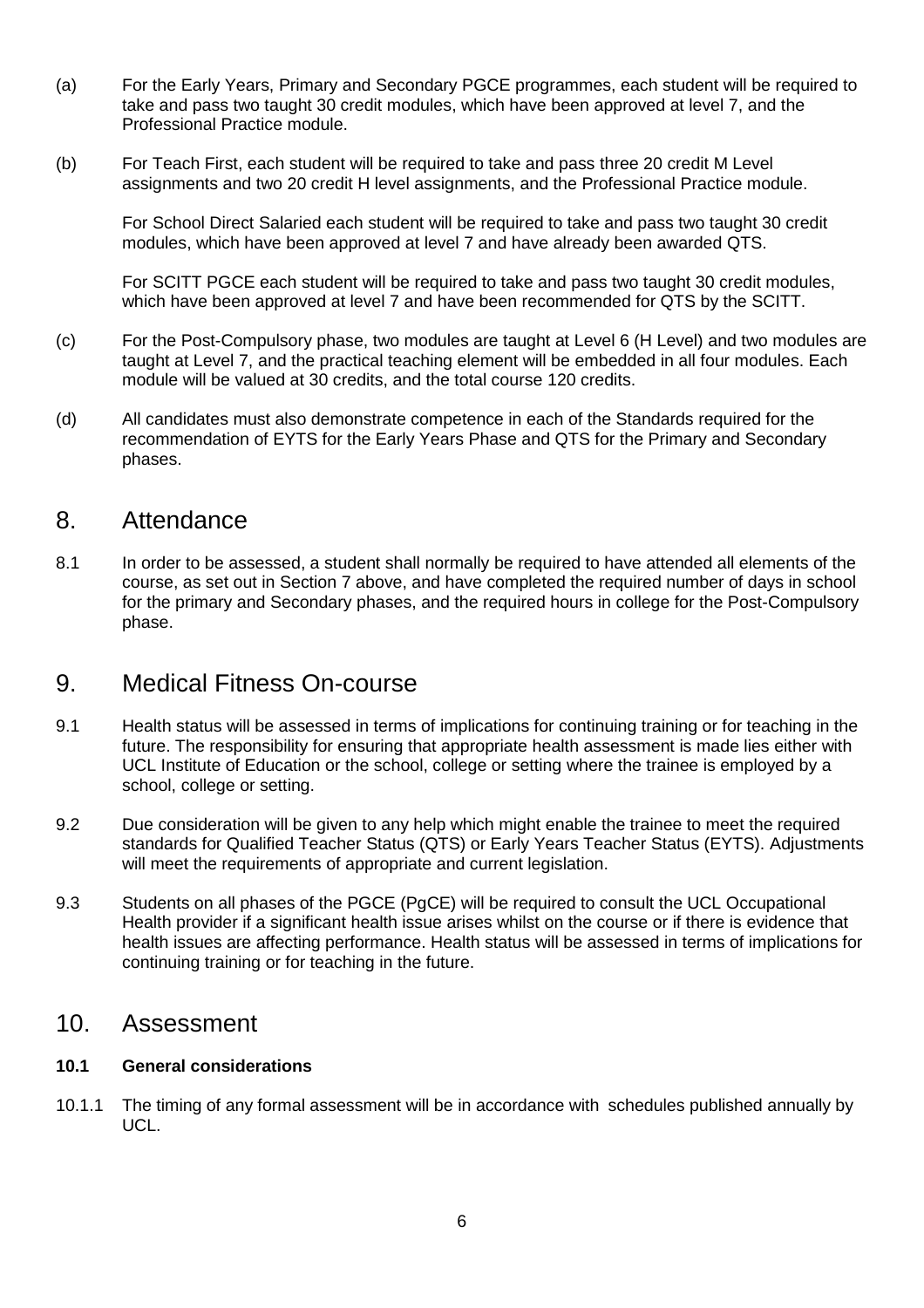- 10.1.2 UCL shall issue to candidates sitting written examinations an examination timetable and an admissions notice in advance of the date of assessment each year, and this notice will be used as identification for attendance at the examinations.
- 10.1.3 In exceptional circumstances, a candidate may be granted permission for an extension to submission dates or for deferment of formal assessment, subject to relevant UCL guidelines and procedures.
- 10.1.4 A candidate who is prevented by illness or by any other cause judged sufficient by the Director of Initial Teacher Education from completing at the normal time, the assessment or part of the assessment for which he or she has entered may normally enter for formal assessment in relation to those elements in which he or she was not able to be assessed on the next occasion when the assessment is held. At the discretion of the Board of Examiners concerned, such a candidate may instead undertake a special assessment in those elements missed and/or be permitted to submit any prescribed assignment at a date specified by the Board. The special assessment will normally be undertaken in the same form as the assessment that was missed.
- 10.1.5 Students who do not have permission for an extension, deferment or notice of withdrawal and who do not submit to assessment at the proper time will normally be regarded as absent from it, and this will count as an attempt.
- 10.1.6 Viva voce examinations may exceptionally be held where the examiners cannot otherwise reach a decision. Such an examination shall be conducted by no fewer than two examiners acting together, who shall decide the mark.
- 10.1.7 Only examiners and the candidate shall be present at the viva voce examination.
- 10.1.8 A certificate will be sent to each candidate who has been awarded the PGCE or PgCE following the final meeting of the Board of Examiners. The date of award will normally be 1 August or 1 January following that meeting.

#### **10.2 Professional practice/practical teaching component**

- (a) The following regulations apply to students on the PGCE, PgCE Early Years, Primary, Secondary and Post-Compulsory programmes where the professional practice/practical teaching component is arranged and managed by UCL Institute of Education.
- 10.2.1 The Professional practice/practical teaching component is assessed on a pass/fail basis only. Students must pass this component to be eligible for the PGCE or PgCE and to be recommended for EYTS or QTS where appropriate.
- 10.2.2 Students are monitored, supported and helped with their professional practice by both UCL Institute of Education staff and staff in the practice placement area. If a student is regarded as not developing sufficiently in relation to stated professional standards UCL IOE may use the 'Cause for Concern' policy and procedure. This is used where the Student Teacher is not responding to support mechanisms that have been put in place by UCL IOE and the placement provider.
- 10.2.3 If the implementation of the Cause for Concern policy for the student is regarded as not resulting in improvement then UCL IOE may arrange for a Professional Practice Panel to be convened. The terms of reference and constitution of The Professional Practice Panel are given in Annex 1. The Professional Practice Panel may decide to remove the student from her/his teaching practice placement before the placement period has been completed.
- 10.2.4 A student who is removed from a professional practice placement before it is due to be completed will be deemed to have failed this component of the programme. It is for the Board of Examiners to confirm (or otherwise) such a decision.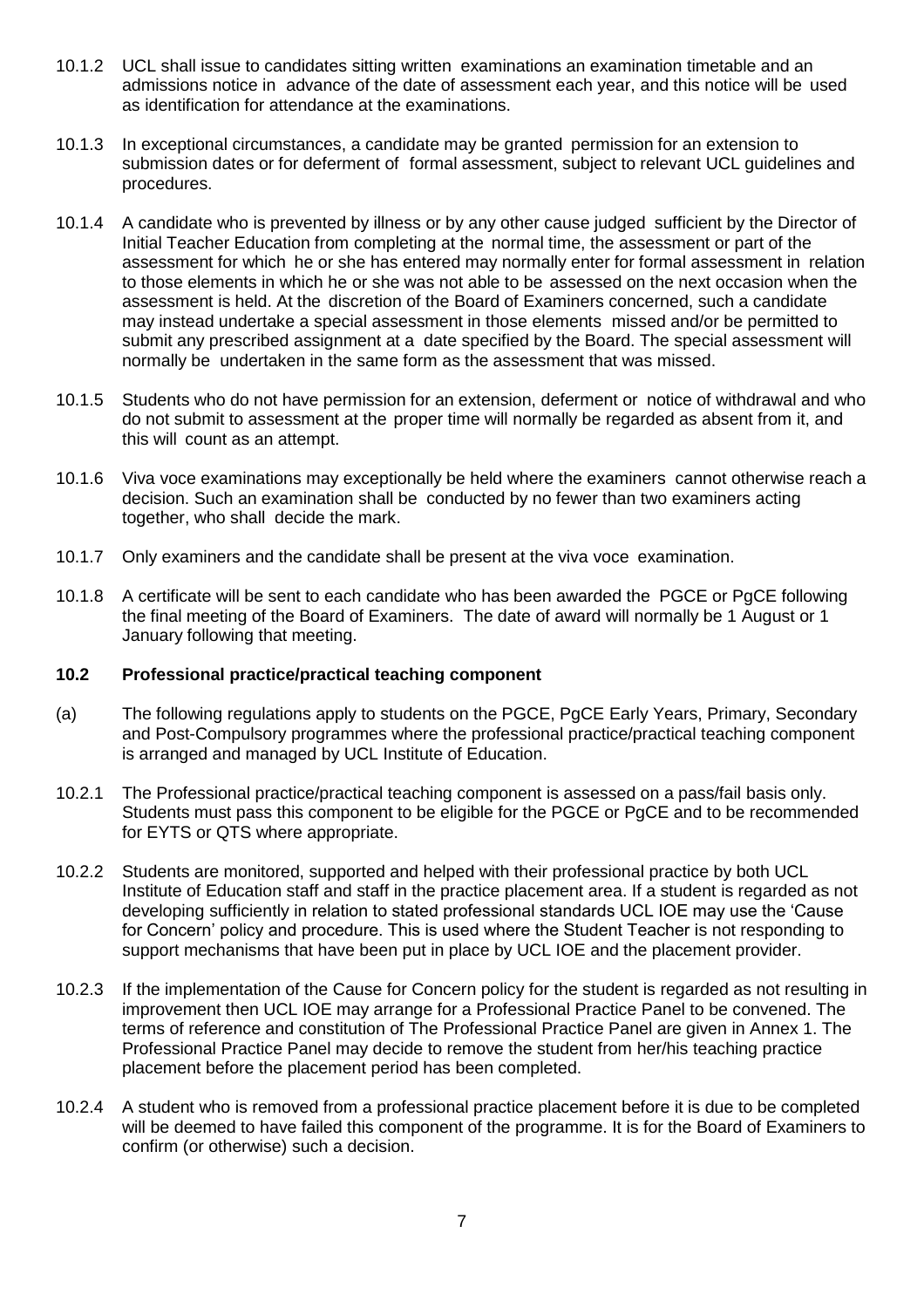- 10.2.5 A student who fails the professional practice component of their programme does not have the automatic right to retake the professional practice component. The Board of Examiners may, if sufficient justification is given, permit one further attempt at assessment for the professional practice component. This decision is also dependent upon a suitable placement being found.
- 10.2.5 A student permitted to retake the professional practice component of the programme will automatically be placed on a three week probationary period at the start of the placement. If the student is not deemed to be showing clear signs of progress and improvement the student will be withdrawn from the professional practice placement and not allowed to continue with the retake opportunity. The decision to withdraw the student from the retake of the professional practice placement can only be made by the Professional Practice Panel.
- (a) For SCITTs, who make the recommendation for QTS, it is for the school to determine matters concerning continuing on their programme. In consequence the Professional Practice Panel would not normally apply, and policy and procedures internal to the SCITT/school would operate.
- (b) For School Direct Tuition Fee Route and School Direct Salaried Route it is for the school to determine matters concerning continuing to teach as a member of staff at the school. In consequence, the Professional Practice Panel would not normally apply, and policy and procedures internal to the school would operate.

## 11. Awards

- 11.1 In order to qualify for a PGCE, candidates shall be required to satisfy the examiners that they have passed all modules, with at least two modules passed at Level 7 (M level). Candidates who pass all modules but attain fewer than 60 credits at Level 7 (M level) will be eligible to leave with the award of the PgCE. Candidates for Post-Compulsory who pass all modules but attain 30 credits or more at Level 5 will be eligible for the award of a Diploma in Education and Training.
- 11.2 Candidates awarded the PGCE (or PgCE) in the Early Years, Primary and Secondary phases will, subject to satisfying all other necessary conditions, be recommended for QTS by UCL Institute of Education.
- 11.3 Students who successfully complete the taught Level 7 modules on the Primary or Secondary phase but fail the Professional Practice module will be awarded a Postgraduate Certificate (PGCert). The PGCert does not include a QTS recommendation.
- 11.4 Students who successfully complete the taught components of the Post Compulsory phase of their programme of studies but fail the practical teaching component will be awarded a Postgraduate Certificate (PGCert).

# 12. Consequence of Failure

- 12.1 Candidates who, at their first attempt, do not complete the whole examination for the PGCE successfully, or who are referred in the taught elements, may be re-assessed. A re-assessment fee will be payable.
- 12.2 Candidates will be permitted one further attempt at assessment for the non-Professional Practice or non-practical teaching components of the PGCE or PgCE programme.
- 12.3 For the Professional Practice module in the Early Years, Primary and Secondary phase, and the practical teaching component in the Post-Compulsory phase, reassessment will be at the discretion of the Board of Examiners. Candidates permitted to retake the module/component will be required to undertake a further period of supervised teaching practice, and to be examined therein. The length of this period of further supervised teaching practice will be determined by the Board of Examiners.